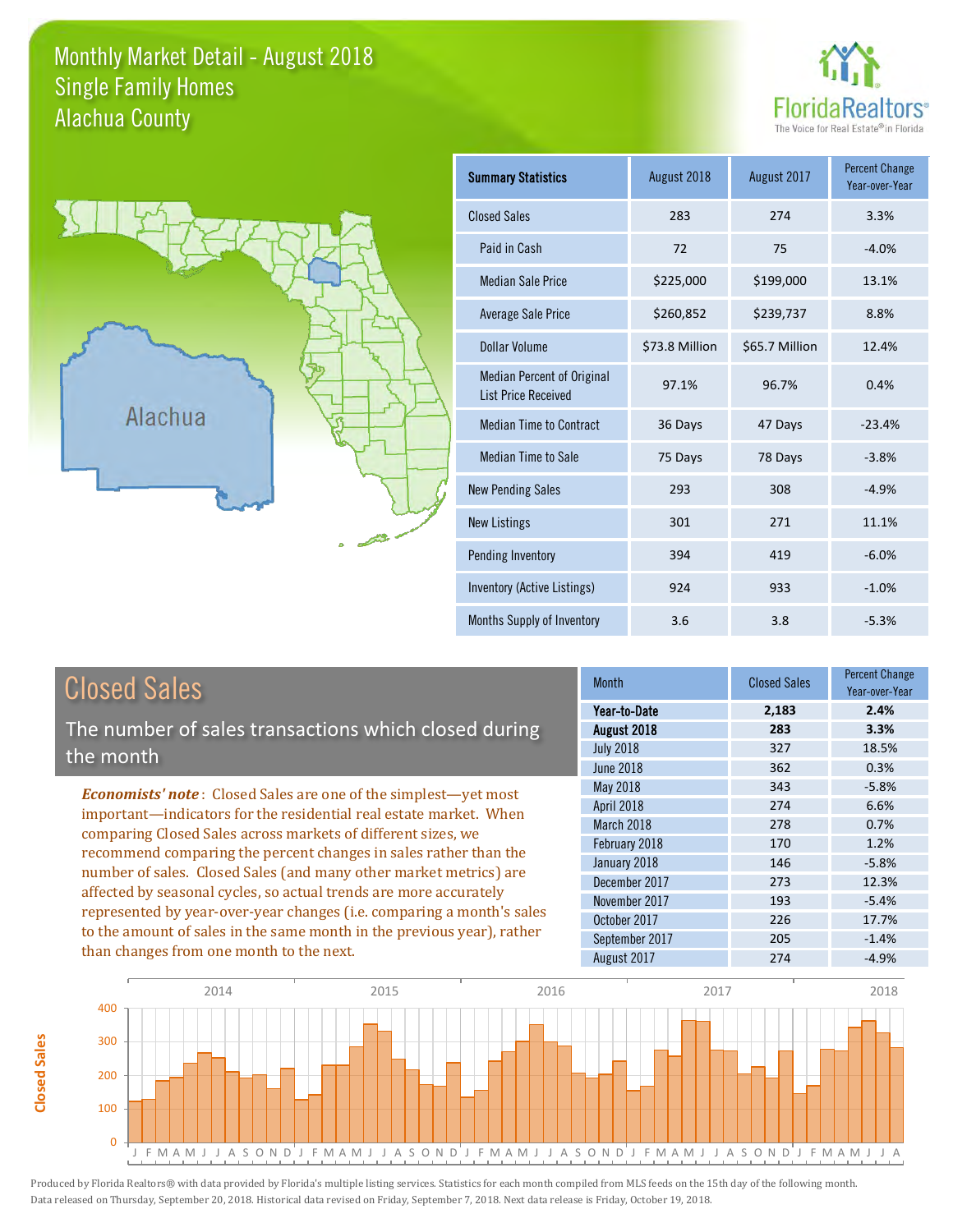

### Closed Sales by Sale Price

The number of sales transactions which closed during the month

*Economists' note:* Closed Sales are one of the simplest—yet most important—indicators for the residential real estate market. When comparing Closed Sales across markets of different sizes, we recommend comparing the percent changes in sales rather than the number of sales. Closed Sales (and many other market metrics) are affected by seasonal cycles, so actual trends are more accurately represented by year-over-year changes (i.e. comparing a month's sales to the amount of sales in the same month in the previous year), rather than changes from one month to the next.

| Sale Price            | <b>Closed Sales</b> | <b>Percent Change</b><br>Year-over-Year |
|-----------------------|---------------------|-----------------------------------------|
| Less than \$50,000    | 1                   | $-83.3%$                                |
| $$50,000 - $99,999$   | 20                  | $-23.1%$                                |
| $$100,000 - $149,999$ | 38                  | $-7.3%$                                 |
| $$150,000 - $199,999$ | 52                  | $-22.4%$                                |
| \$200,000 - \$249,999 | 64                  | 56.1%                                   |
| \$250,000 - \$299,999 | 33                  | $-10.8%$                                |
| \$300,000 - \$399,999 | 46                  | 84.0%                                   |
| \$400,000 - \$599,999 | 16                  | $-27.3%$                                |
| \$600,000 - \$999,999 | 11                  | 57.1%                                   |
| \$1,000,000 or more   | $\mathcal{P}$       | 0.0%                                    |



#### Median Time to Contract by Sale Price The median number of days between the listing date and contract date for all Closed Sales during the month

*Economists' note* : Like Time to Sale, Time to Contract is a measure of the length of the home selling process calculated for sales which closed during the month. The difference is that Time to Contract measures the number of days between the initial listing of a property and the signing of the contract which eventually led to the closing of the sale. When the gap between Median Time to Contract and Median Time to Sale grows, it is usually a sign of longer closing times and/or declining numbers of cash sales.

| <b>Sale Price</b>     | Median Time to<br>Contract | <b>Percent Change</b><br>Year-over-Year |
|-----------------------|----------------------------|-----------------------------------------|
| Less than \$50,000    | 136 Days                   | 231.7%                                  |
| $$50,000 - $99,999$   | 34 Days                    | 21.4%                                   |
| $$100,000 - $149,999$ | 28 Days                    | $-6.7%$                                 |
| \$150,000 - \$199,999 | 33 Days                    | 10.0%                                   |
| \$200,000 - \$249,999 | 33 Days                    | $-32.7%$                                |
| \$250,000 - \$299,999 | 30 Days                    | $-52.4%$                                |
| \$300,000 - \$399,999 | 44 Days                    | $-15.4%$                                |
| \$400,000 - \$599,999 | 65 Days                    | $-33.7%$                                |
| \$600,000 - \$999,999 | 83 Days                    | $-43.2%$                                |
| \$1,000,000 or more   | 27 Days                    | N/A                                     |



Produced by Florida Realtors® with data provided by Florida's multiple listing services. Statistics for each month compiled from MLS feeds on the 15th day of the following month. Data released on Thursday, September 20, 2018. Historical data revised on Friday, September 7, 2018. Next data release is Friday, October 19, 2018.

**Median Time to Contract**

**Median Time to Contract**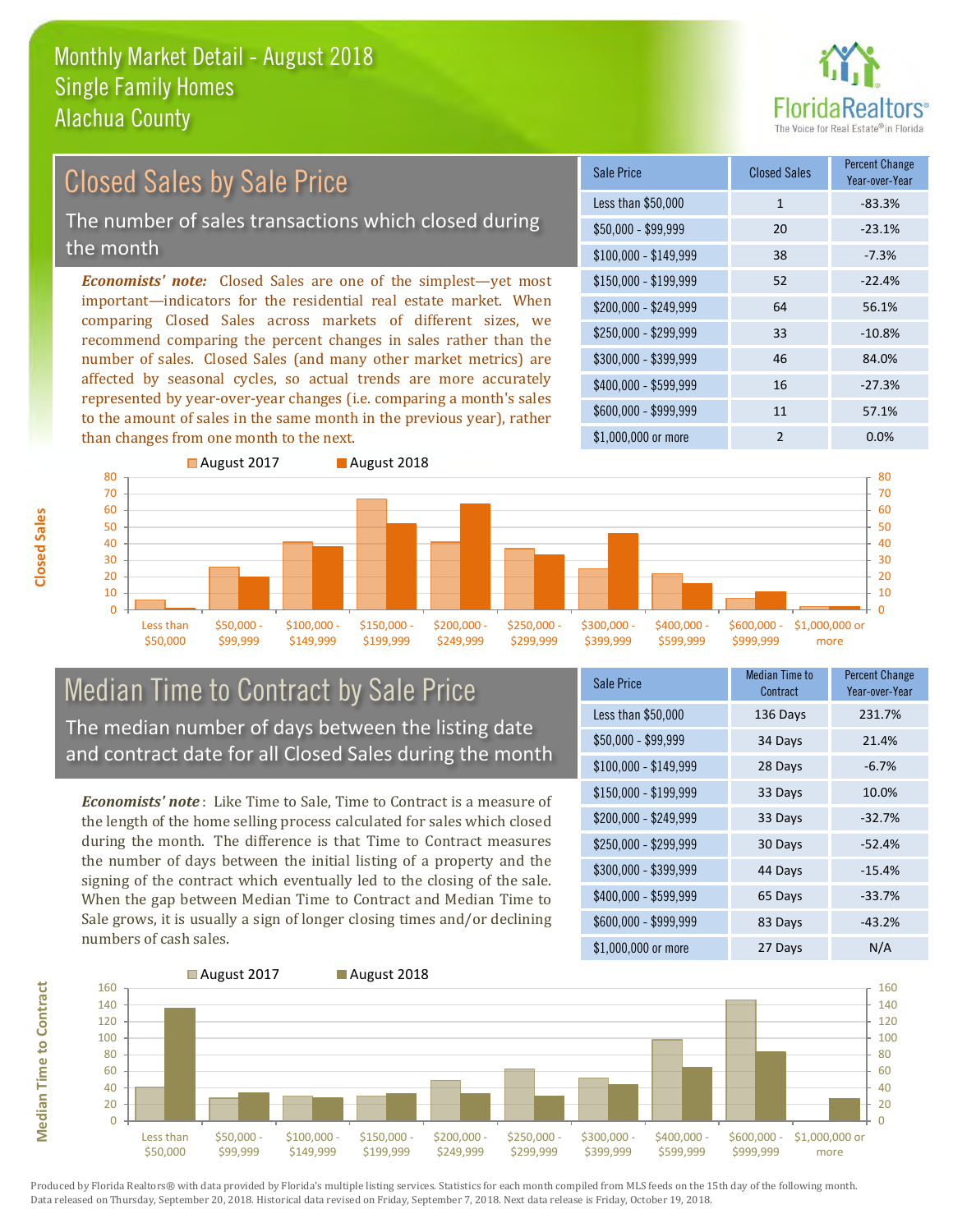

# New Listings by Initial Listing Price

The number of properties put onto the market during the month

*Economists' note:* New Listings tend to rise in delayed response to increasing prices, so they are often seen as a lagging indicator of market health. As prices rise, potential sellers raise their estimations of value—and in the most recent cycle, rising prices have freed up many potential sellers who were previously underwater on their mortgages. Note that in our calculations, we take care to not include properties that were recently taken off the market and quickly relisted, since these are not really *new* listings.





### Inventory by Current Listing Price The number of property listings active at the end of the month

*Economists' note* : There are a number of ways to define and calculate Inventory. Our method is to simply count the number of active listings on the last day of the month, and hold this number to compare with the same month the following year. Inventory rises when New Listings are outpacing the number of listings that go off-market (regardless of whether they actually sell). Likewise, it falls when New Listings aren't keeping up with the rate at which homes are going off-market.

| <b>Current Listing Price</b> | Inventory | Percent Change<br>Year-over-Year |
|------------------------------|-----------|----------------------------------|
| Less than \$50,000           | 3         | $-70.0%$                         |
| $$50,000 - $99,999$          | 44        | $-8.3%$                          |
| $$100,000 - $149,999$        | 78        | $-18.8%$                         |
| $$150,000 - $199,999$        | 115       | $-16.1%$                         |
| \$200,000 - \$249,999        | 155       | 15.7%                            |
| \$250,000 - \$299,999        | 140       | 9.4%                             |
| \$300,000 - \$399,999        | 158       | 6.0%                             |
| \$400,000 - \$599,999        | 138       | $-0.7%$                          |
| \$600,000 - \$999,999        | 68        | $-2.9%$                          |
| \$1,000,000 or more          | 25        | 13.6%                            |



Produced by Florida Realtors® with data provided by Florida's multiple listing services. Statistics for each month compiled from MLS feeds on the 15th day of the following month. Data released on Thursday, September 20, 2018. Historical data revised on Friday, September 7, 2018. Next data release is Friday, October 19, 2018.

**Inventory**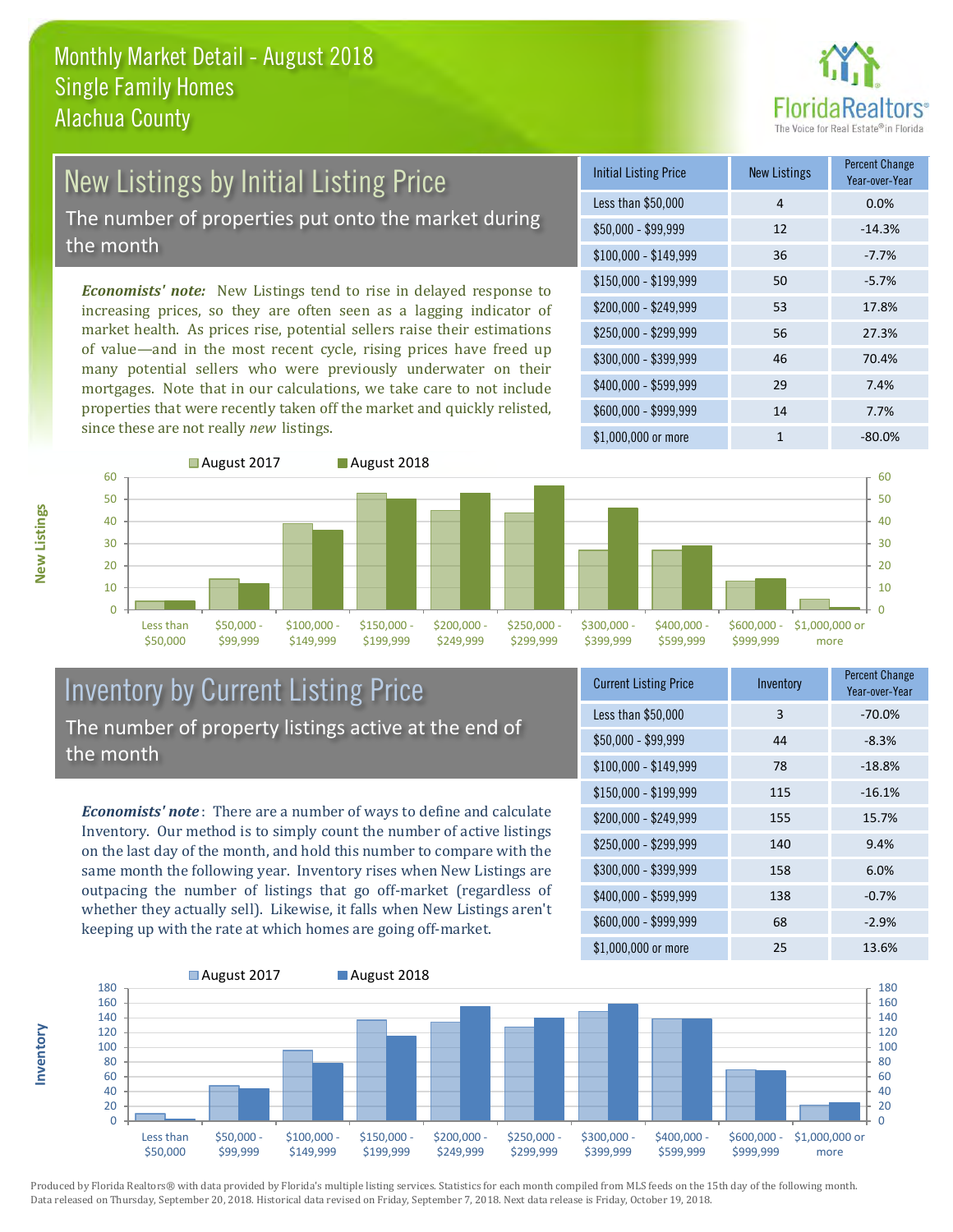### Monthly Distressed Market - August 2018 Alachua County Single Family Homes



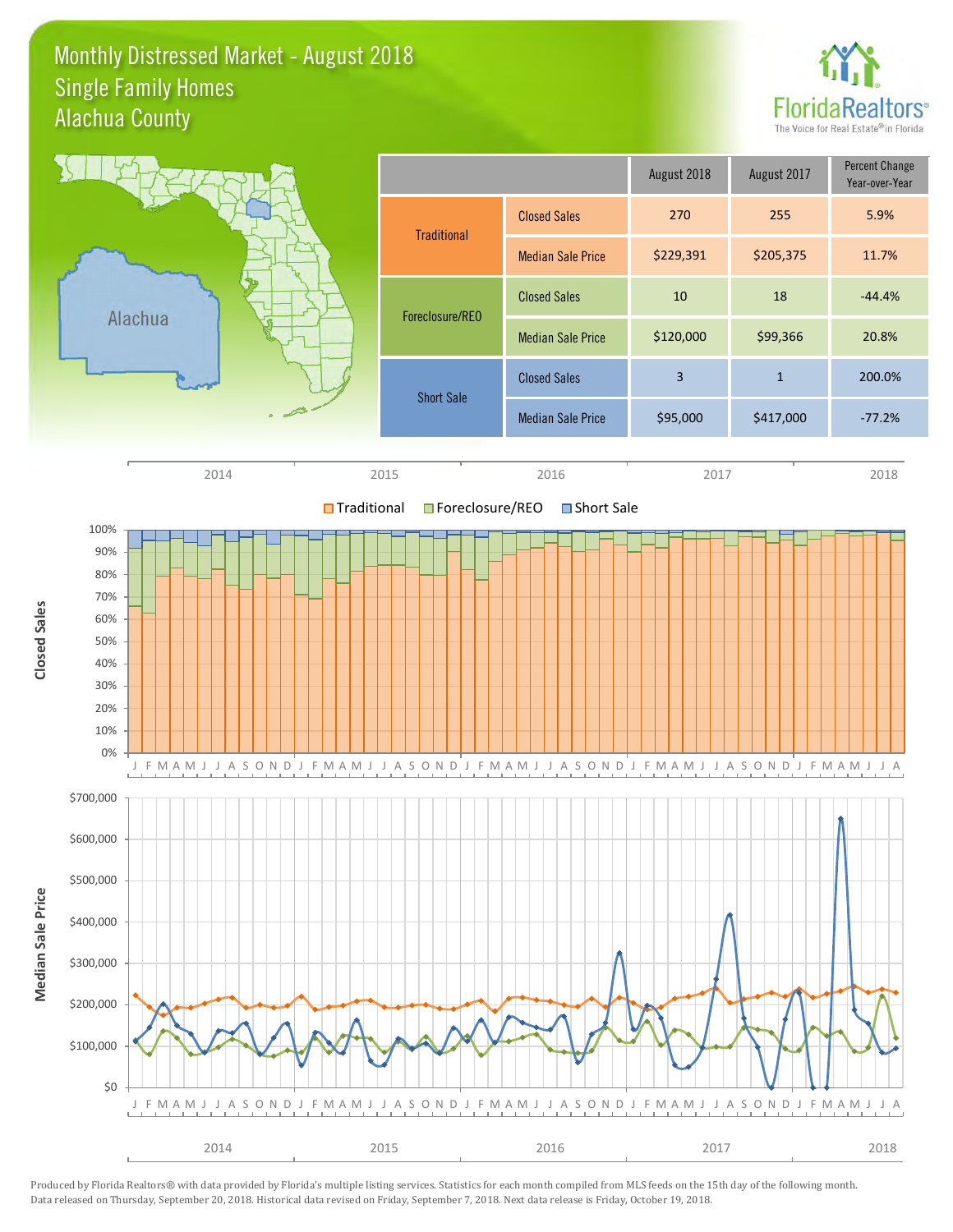### Monthly Market Detail - August 2018 Alachua County Townhouses and Condos





**Closed Sales**

**Closed Sales** 

| <b>Summary Statistics</b>                                       | August 2018   | August 2017   | <b>Percent Change</b><br>Year-over-Year |
|-----------------------------------------------------------------|---------------|---------------|-----------------------------------------|
| <b>Closed Sales</b>                                             | 77            | 85            | $-9.4%$                                 |
| Paid in Cash                                                    | 40            | 50            | $-20.0%$                                |
| <b>Median Sale Price</b>                                        | \$115,000     | \$91,500      | 25.7%                                   |
| <b>Average Sale Price</b>                                       | \$122,289     | \$107,770     | 13.5%                                   |
| <b>Dollar Volume</b>                                            | \$9.4 Million | \$9.2 Million | 2.8%                                    |
| <b>Median Percent of Original</b><br><b>List Price Received</b> | 96.6%         | 95.3%         | 1.4%                                    |
| <b>Median Time to Contract</b>                                  | 35 Days       | 31 Days       | 12.9%                                   |
| <b>Median Time to Sale</b>                                      | 62 Days       | 60 Days       | 3.3%                                    |
| <b>New Pending Sales</b>                                        | 70            | 61            | 14.8%                                   |
| <b>New Listings</b>                                             | 71            | 64            | 10.9%                                   |
| <b>Pending Inventory</b>                                        | 55            | 64            | $-14.1%$                                |
| <b>Inventory (Active Listings)</b>                              | 145           | 152           | $-4.6%$                                 |
| <b>Months Supply of Inventory</b>                               | 1.9           | 2.2           | $-13.6%$                                |

| <b>Closed Sales</b>                                                    | <b>Month</b>      | <b>Closed Sales</b> | <b>Percent Change</b><br>Year-over-Year |
|------------------------------------------------------------------------|-------------------|---------------------|-----------------------------------------|
|                                                                        | Year-to-Date      | 692                 | 10.7%                                   |
| The number of sales transactions which closed during                   | August 2018       | 77                  | $-9.4%$                                 |
| the month                                                              | <b>July 2018</b>  | 117                 | 34.5%                                   |
|                                                                        | <b>June 2018</b>  | 111                 | 2.8%                                    |
| <b>Economists' note:</b> Closed Sales are one of the simplest—yet most | May 2018          | 107                 | 11.5%                                   |
| important—indicators for the residential real estate market. When      | <b>April 2018</b> | 88                  | 17.3%                                   |
| comparing Closed Sales across markets of different sizes, we           | March 2018        | 81                  | 8.0%                                    |
| recommend comparing the percent changes in sales rather than the       | February 2018     | 58                  | 3.6%                                    |
| number of sales. Closed Sales (and many other market metrics) are      | January 2018      | 53                  | 23.3%                                   |
|                                                                        | December 2017     | 49                  | 16.7%                                   |
| affected by seasonal cycles, so actual trends are more accurately      | November 2017     | 57                  | 11.8%                                   |
| represented by year-over-year changes (i.e. comparing a month's sales  | October 2017      | 51                  | 8.5%                                    |
| to the amount of sales in the same month in the previous year), rather | September 2017    | 44                  | $-17.0%$                                |
| than changes from one month to the next.                               | August 2017       | 85                  | 1.2%                                    |

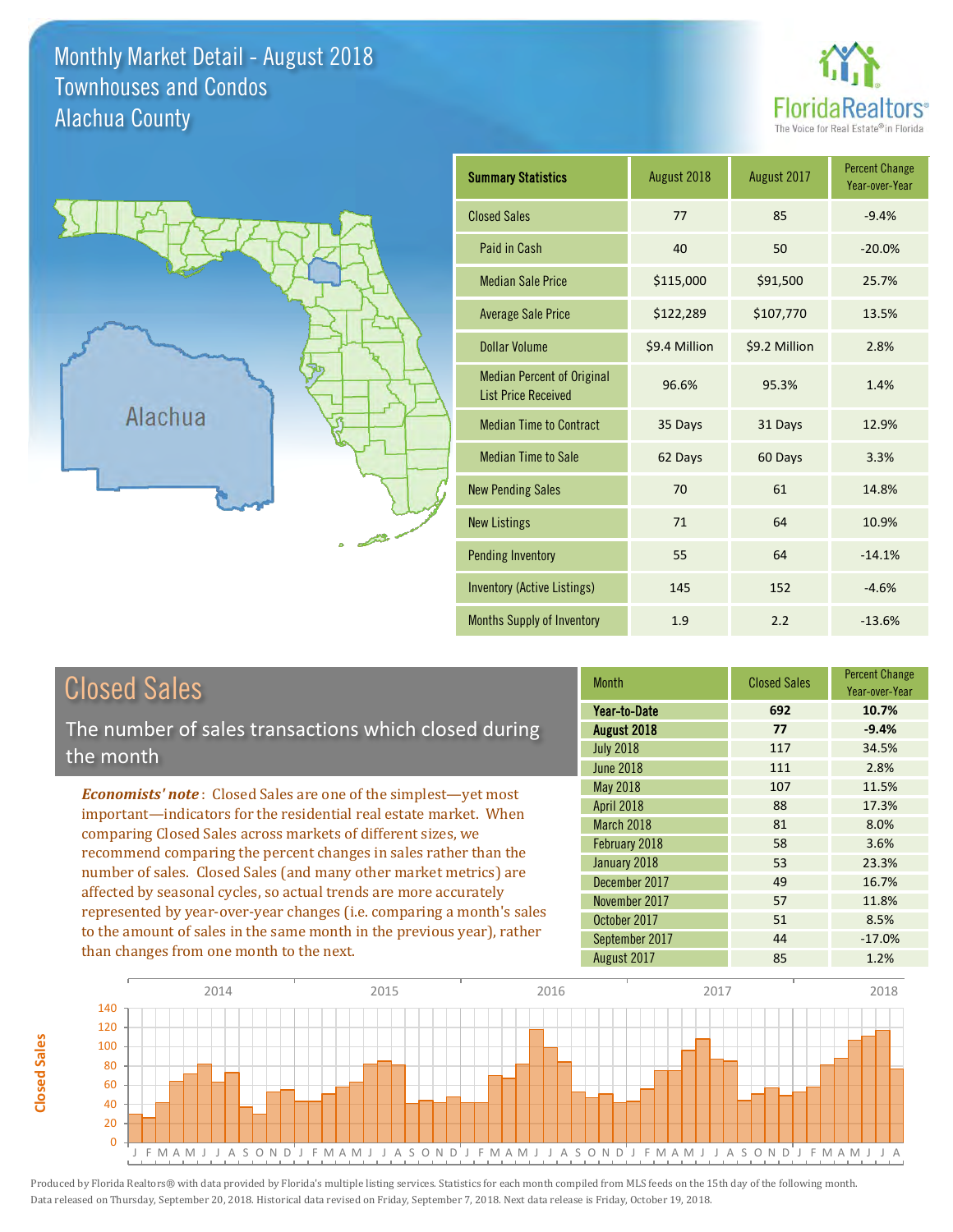

0 5

20 25 30

#### *Economists' note:* Closed Sales are one of the simplest—yet most important—indicators for the residential real estate market. When comparing Closed Sales across markets of different sizes, we recommend comparing the percent changes in sales rather than the \$250,000 - \$299,999 2 100.0%  $$300,000 - $399,999$  1 N/A  $$150,000 - $199,999$  11 120.0%  $$200,000 - $249,999$  4  $-42.9\%$ \$100,000 - \$149,999 29 20.8% Sale Price Closed Sales Percent Change Year-over-Year Less than \$50,000 3 -25.0% \$50,000 - \$99,999 27 -38.6% Closed Sales by Sale Price The number of sales transactions which closed during the month

number of sales. Closed Sales (and many other market metrics) are affected by seasonal cycles, so actual trends are more accurately represented by year-over-year changes (i.e. comparing a month's sales to the amount of sales in the same month in the previous year), rather than changes from one month to the next.



### Median Time to Contract by Sale Price The median number of days between the listing date and contract date for all Closed Sales during the month

*Economists' note* : Like Time to Sale, Time to Contract is a measure of the length of the home selling process calculated for sales which closed during the month. The difference is that Time to Contract measures the number of days between the initial listing of a property and the signing of the contract which eventually led to the closing of the sale. When the gap between Median Time to Contract and Median Time to Sale grows, it is usually a sign of longer closing times and/or declining numbers of cash sales.

| <b>Sale Price</b>     | <b>Median Time to</b><br>Contract | <b>Percent Change</b><br>Year-over-Year |
|-----------------------|-----------------------------------|-----------------------------------------|
| Less than \$50,000    | 6 Days                            | $-90.0%$                                |
| \$50,000 - \$99,999   | 27 Days                           | $-12.9%$                                |
| $$100,000 - $149,999$ | 32 Days                           | 10.3%                                   |
| \$150,000 - \$199,999 | 53 Days                           | 55.9%                                   |
| \$200,000 - \$249,999 | 53 Days                           | 112.0%                                  |
| \$250,000 - \$299,999 | 36 Days                           | $-80.6%$                                |
| \$300,000 - \$399,999 | 19 Days                           | N/A                                     |
| \$400,000 - \$599,999 | (No Sales)                        | N/A                                     |
| \$600,000 - \$999,999 | (No Sales)                        | N/A                                     |
| \$1,000,000 or more   | (No Sales)                        | N/A                                     |

\$400,000 - \$599,999 0 0 N/A



Produced by Florida Realtors® with data provided by Florida's multiple listing services. Statistics for each month compiled from MLS feeds on the 15th day of the following month. Data released on Thursday, September 20, 2018. Historical data revised on Friday, September 7, 2018. Next data release is Friday, October 19, 2018.

**Median Time to Contract**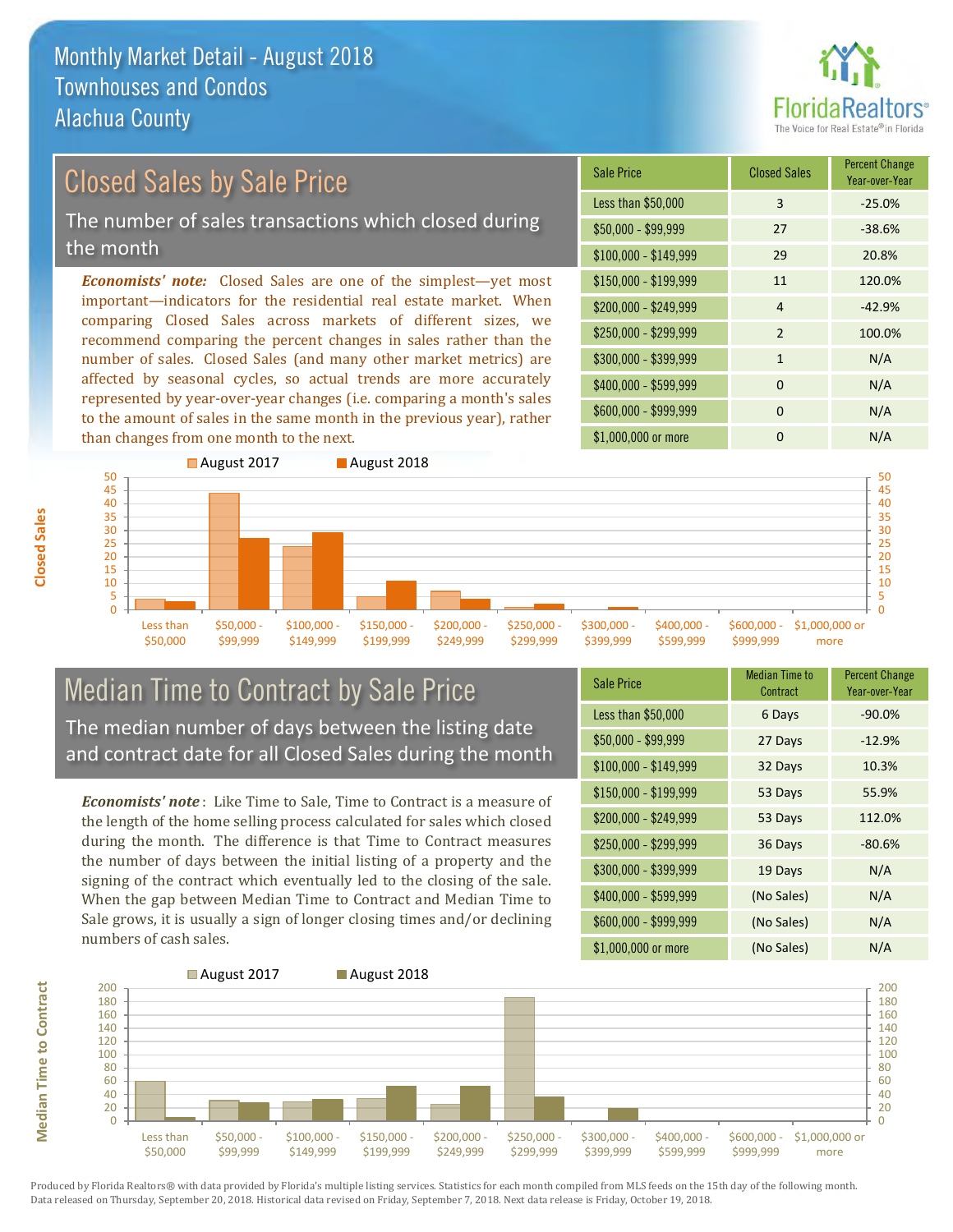

## New Listings by Initial Listing Price

The number of properties put onto the market during the month

*Economists' note:* New Listings tend to rise in delayed response to increasing prices, so they are often seen as a lagging indicator of market health. As prices rise, potential sellers raise their estimations of value—and in the most recent cycle, rising prices have freed up many potential sellers who were previously underwater on their mortgages. Note that in our calculations, we take care to not include properties that were recently taken off the market and quickly relisted, since these are not really *new* listings.

| <b>Initial Listing Price</b> | <b>New Listings</b> | <b>Percent Change</b><br>Year-over-Year |
|------------------------------|---------------------|-----------------------------------------|
| Less than \$50,000           | $\mathbf{1}$        | $-80.0%$                                |
| $$50,000 - $99,999$          | 28                  | 64.7%                                   |
| $$100,000 - $149,999$        | 24                  | 4.3%                                    |
| $$150,000 - $199,999$        | 12                  | 0.0%                                    |
| \$200,000 - \$249,999        | $\mathbf{1}$        | $-80.0%$                                |
| \$250,000 - \$299,999        | 3                   | 200.0%                                  |
| \$300,000 - \$399,999        | $\overline{2}$      | 100.0%                                  |
| \$400,000 - \$599,999        | $\Omega$            | N/A                                     |
| \$600,000 - \$999,999        | $\Omega$            | N/A                                     |
| \$1,000,000 or more          | O                   | N/A                                     |



### Inventory by Current Listing Price The number of property listings active at the end of the month

*Economists' note* : There are a number of ways to define and calculate Inventory. Our method is to simply count the number of active listings on the last day of the month, and hold this number to compare with the same month the following year. Inventory rises when New Listings are outpacing the number of listings that go off-market (regardless of whether they actually sell). Likewise, it falls when New Listings aren't keeping up with the rate at which homes are going off-market.

**Inventory**

**New Listings**

| <b>Current Listing Price</b> | Inventory | <b>Percent Change</b><br>Year-over-Year |
|------------------------------|-----------|-----------------------------------------|
| Less than \$50,000           | 2         | $-81.8%$                                |
| $$50,000 - $99,999$          | 53        | 23.3%                                   |
| $$100,000 - $149,999$        | 46        | $-27.0%$                                |
| $$150,000 - $199,999$        | 25        | $-3.8%$                                 |
| \$200,000 - \$249,999        | 5         | 66.7%                                   |
| \$250,000 - \$299,999        | 8         | 166.7%                                  |
| \$300,000 - \$399,999        | 3         | 50.0%                                   |
| \$400,000 - \$599,999        | 3         | 200.0%                                  |
| \$600,000 - \$999,999        | $\Omega$  | N/A                                     |
| \$1,000,000 or more          | 0         | N/A                                     |

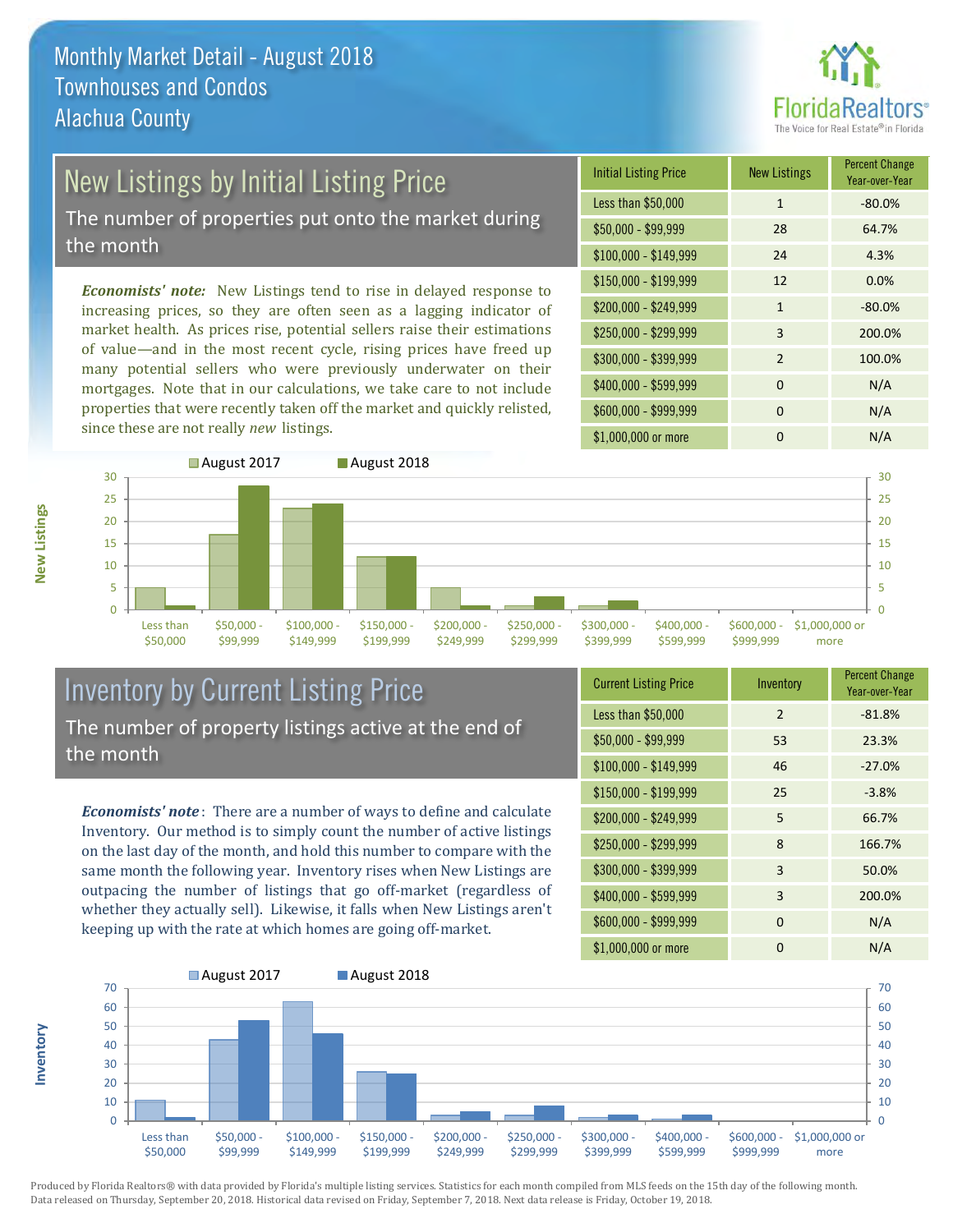### Monthly Distressed Market - August 2018 Alachua County Townhouses and Condos



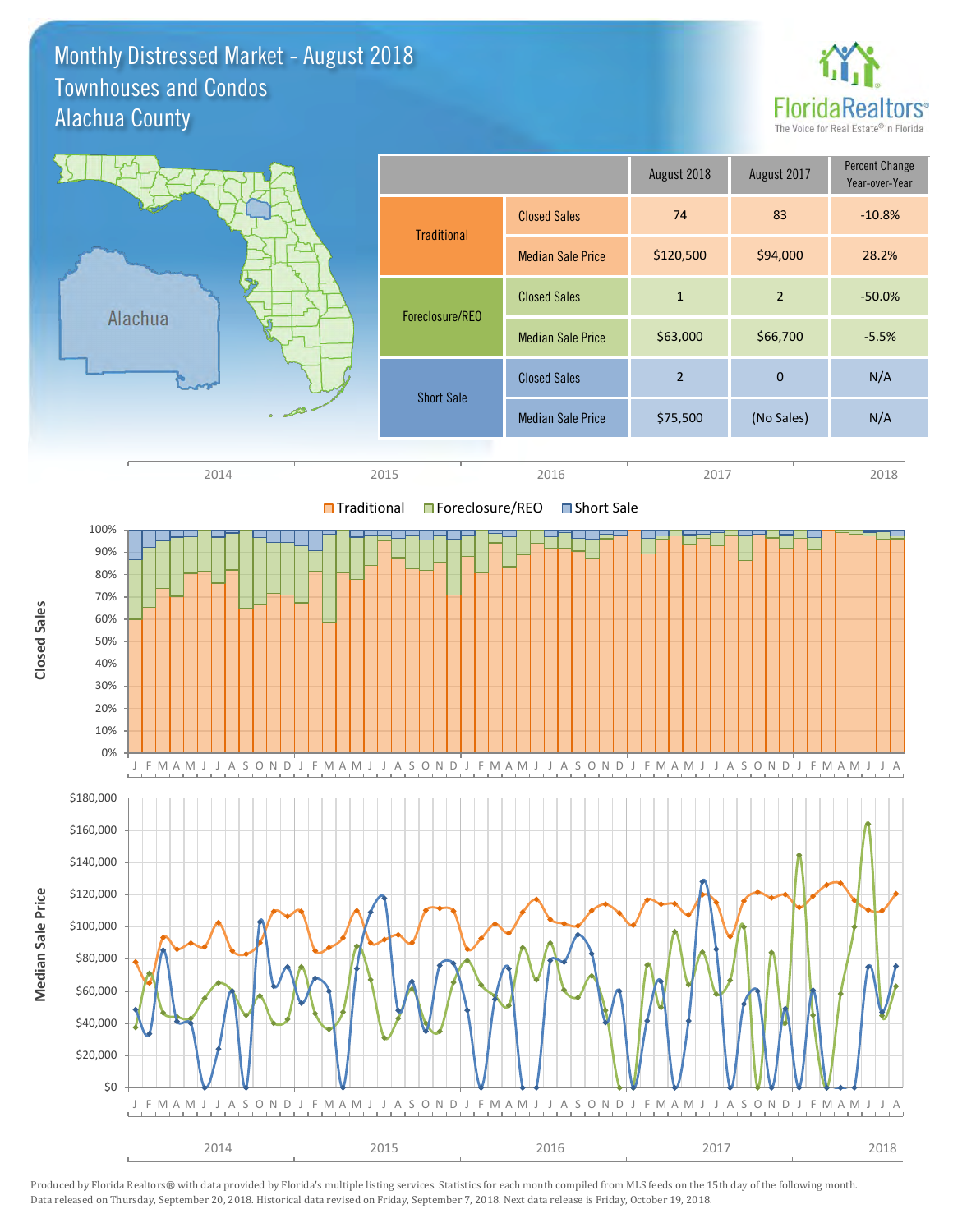### Monthly Market Detail - August 2018 Alachua County Manufactured Homes





| <b>Summary Statistics</b>                                       | August 2018    | August 2017    | <b>Percent Change</b><br>Year-over-Year |
|-----------------------------------------------------------------|----------------|----------------|-----------------------------------------|
| <b>Closed Sales</b>                                             | 13             | 13             | 0.0%                                    |
| Paid in Cash                                                    | $\overline{7}$ | $\overline{7}$ | 0.0%                                    |
| <b>Median Sale Price</b>                                        | \$80,000       | \$89,900       | $-11.0%$                                |
| Average Sale Price                                              | \$94,331       | \$118,608      | $-20.5%$                                |
| Dollar Volume                                                   | \$1.2 Million  | \$1.5 Million  | $-20.5%$                                |
| <b>Median Percent of Original</b><br><b>List Price Received</b> | 96.7%          | 97.6%          | $-0.9%$                                 |
| <b>Median Time to Contract</b>                                  | 81 Days        | 64 Days        | 26.6%                                   |
| <b>Median Time to Sale</b>                                      | 90 Days        | 98 Days        | $-8.2%$                                 |
| <b>New Pending Sales</b>                                        | 12             | 16             | $-25.0%$                                |
| <b>New Listings</b>                                             | 17             | 11             | 54.5%                                   |
| <b>Pending Inventory</b>                                        | 17             | 22             | $-22.7%$                                |
| Inventory (Active Listings)                                     | 44             | 27             | 63.0%                                   |
| Months Supply of Inventory                                      | 4.8            | 2.2            | 118.2%                                  |

| <b>Closed Sales</b>                                                                                                                                                                                                                                                                                                                                                                                                           | <b>Month</b>                  | <b>Closed Sales</b>  | <b>Percent Change</b><br>Year-over-Year |
|-------------------------------------------------------------------------------------------------------------------------------------------------------------------------------------------------------------------------------------------------------------------------------------------------------------------------------------------------------------------------------------------------------------------------------|-------------------------------|----------------------|-----------------------------------------|
| The number of sales transactions which closed during                                                                                                                                                                                                                                                                                                                                                                          | Year-to-Date                  | 75                   | $-21.1%$                                |
|                                                                                                                                                                                                                                                                                                                                                                                                                               | August 2018                   | 13                   | 0.0%                                    |
| the month                                                                                                                                                                                                                                                                                                                                                                                                                     | <b>July 2018</b>              | 11                   | 10.0%                                   |
|                                                                                                                                                                                                                                                                                                                                                                                                                               | <b>June 2018</b>              | 12                   | $-40.0%$                                |
| <b>Economists' note:</b> Closed Sales are one of the simplest—yet most                                                                                                                                                                                                                                                                                                                                                        | May 2018                      | 14                   | 0.0%                                    |
| important-indicators for the residential real estate market. When                                                                                                                                                                                                                                                                                                                                                             | April 2018                    | $\overline{7}$       | $-46.2%$                                |
| comparing Closed Sales across markets of different sizes, we<br>recommend comparing the percent changes in sales rather than the<br>number of sales. Closed Sales (and many other market metrics) are<br>affected by seasonal cycles, so actual trends are more accurately<br>represented by year-over-year changes (i.e. comparing a month's sales<br>to the amount of sales in the same month in the previous year), rather | March 2018<br>February 2018   | 10<br>$\overline{2}$ | 11.1%<br>$-71.4%$                       |
|                                                                                                                                                                                                                                                                                                                                                                                                                               | January 2018<br>December 2017 | 6<br>10              | $-33.3%$<br>$-33.3%$                    |
|                                                                                                                                                                                                                                                                                                                                                                                                                               | November 2017<br>October 2017 | 10<br>11             | $-9.1%$<br>0.0%                         |
| than changes from one month to the next.                                                                                                                                                                                                                                                                                                                                                                                      | September 2017                | 5                    | $-64.3%$                                |
|                                                                                                                                                                                                                                                                                                                                                                                                                               | August 2017                   | 13                   | 18.2%                                   |



**Closed Sales**

**Closed Sales**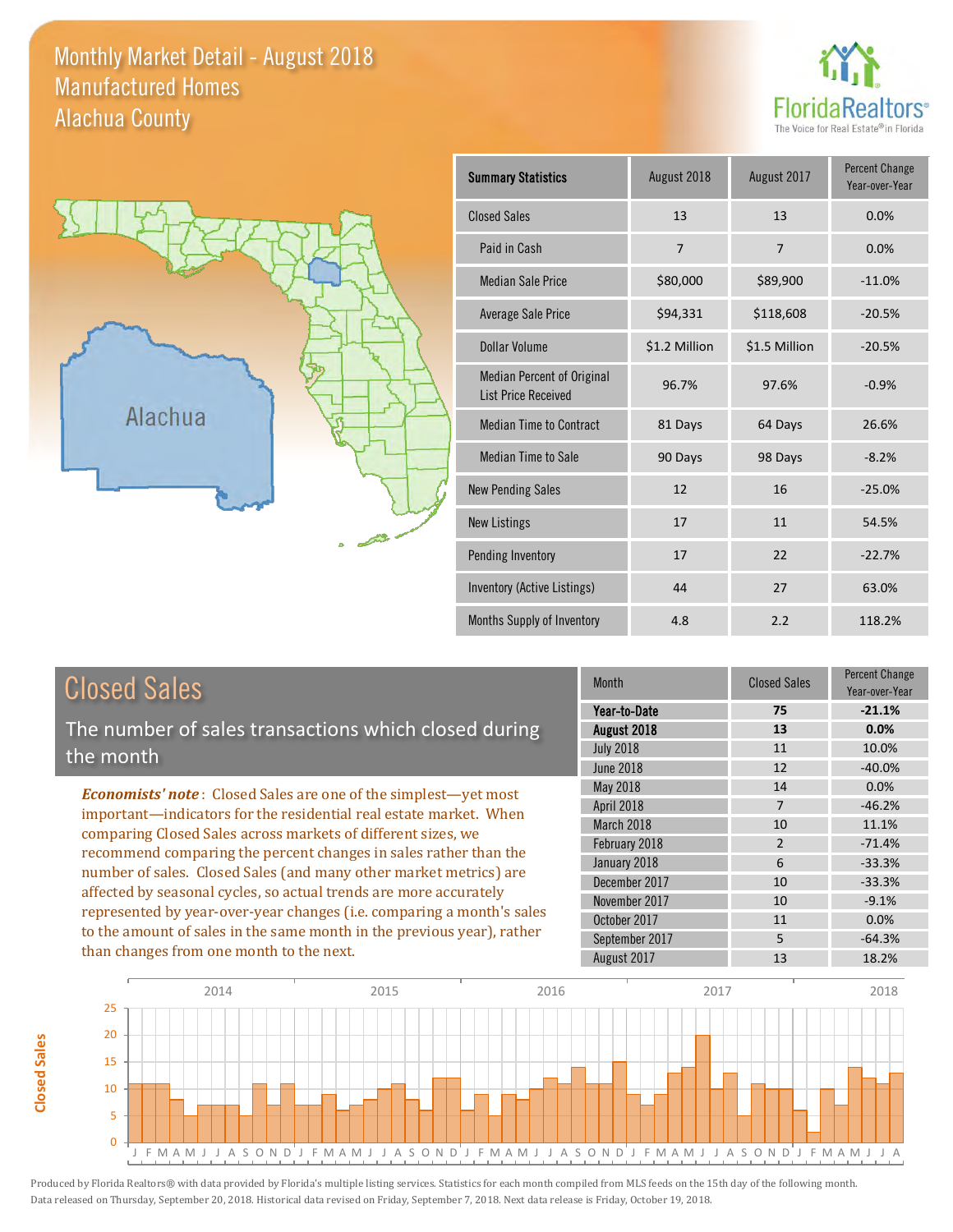

### Closed Sales by Sale Price

The number of sales transactions which closed during the month

*Economists' note:* Closed Sales are one of the simplest—yet most important—indicators for the residential real estate market. When comparing Closed Sales across markets of different sizes, we recommend comparing the percent changes in sales rather than the number of sales. Closed Sales (and many other market metrics) are affected by seasonal cycles, so actual trends are more accurately represented by year-over-year changes (i.e. comparing a month's sales to the amount of sales in the same month in the previous year), rather than changes from one month to the next.

| Sale Price            | <b>Closed Sales</b> | <b>Percent Change</b><br>Year-over-Year |
|-----------------------|---------------------|-----------------------------------------|
| Less than \$50,000    | $\mathbf{1}$        | 0.0%                                    |
| $$50,000 - $99,999$   | 7                   | 16.7%                                   |
| $$100,000 - $149,999$ | 4                   | 0.0%                                    |
| \$150,000 - \$199,999 | $\mathbf{1}$        | N/A                                     |
| \$200,000 - \$249,999 | $\Omega$            | $-100.0%$                               |
| \$250,000 - \$299,999 | 0                   | $-100.0%$                               |
| \$300,000 - \$399,999 | $\Omega$            | N/A                                     |
| \$400,000 - \$599,999 | 0                   | N/A                                     |
| \$600,000 - \$999,999 | $\Omega$            | N/A                                     |
| \$1,000,000 or more   | n                   | N/A                                     |



Median Time to Contract by Sale Price The median number of days between the listing date and contract date for all Closed Sales during the month

*Economists' note* : Like Time to Sale, Time to Contract is a measure of the length of the home selling process calculated for sales which closed during the month. The difference is that Time to Contract measures the number of days between the initial listing of a property and the signing of the contract which eventually led to the closing of the sale. When the gap between Median Time to Contract and Median Time to Sale grows, it is usually a sign of longer closing times and/or declining numbers of cash sales.

| Sale Price            | <b>Median Time to</b><br>Contract | <b>Percent Change</b><br>Year-over-Year |
|-----------------------|-----------------------------------|-----------------------------------------|
| Less than \$50,000    | 7 Days                            | $-99.4%$                                |
| \$50,000 - \$99,999   | 39 Days                           | $-15.2%$                                |
| $$100,000 - $149,999$ | 86 Days                           | 6.2%                                    |
| $$150,000 - $199,999$ | 120 Days                          | N/A                                     |
| \$200,000 - \$249,999 | (No Sales)                        | N/A                                     |
| \$250,000 - \$299,999 | (No Sales)                        | N/A                                     |
| \$300,000 - \$399,999 | (No Sales)                        | N/A                                     |
| \$400,000 - \$599,999 | (No Sales)                        | N/A                                     |
| \$600,000 - \$999,999 | (No Sales)                        | N/A                                     |
| \$1,000,000 or more   | (No Sales)                        | N/A                                     |



Produced by Florida Realtors® with data provided by Florida's multiple listing services. Statistics for each month compiled from MLS feeds on the 15th day of the following month. Data released on Thursday, September 20, 2018. Historical data revised on Friday, September 7, 2018. Next data release is Friday, October 19, 2018.

**Median Time to Contract**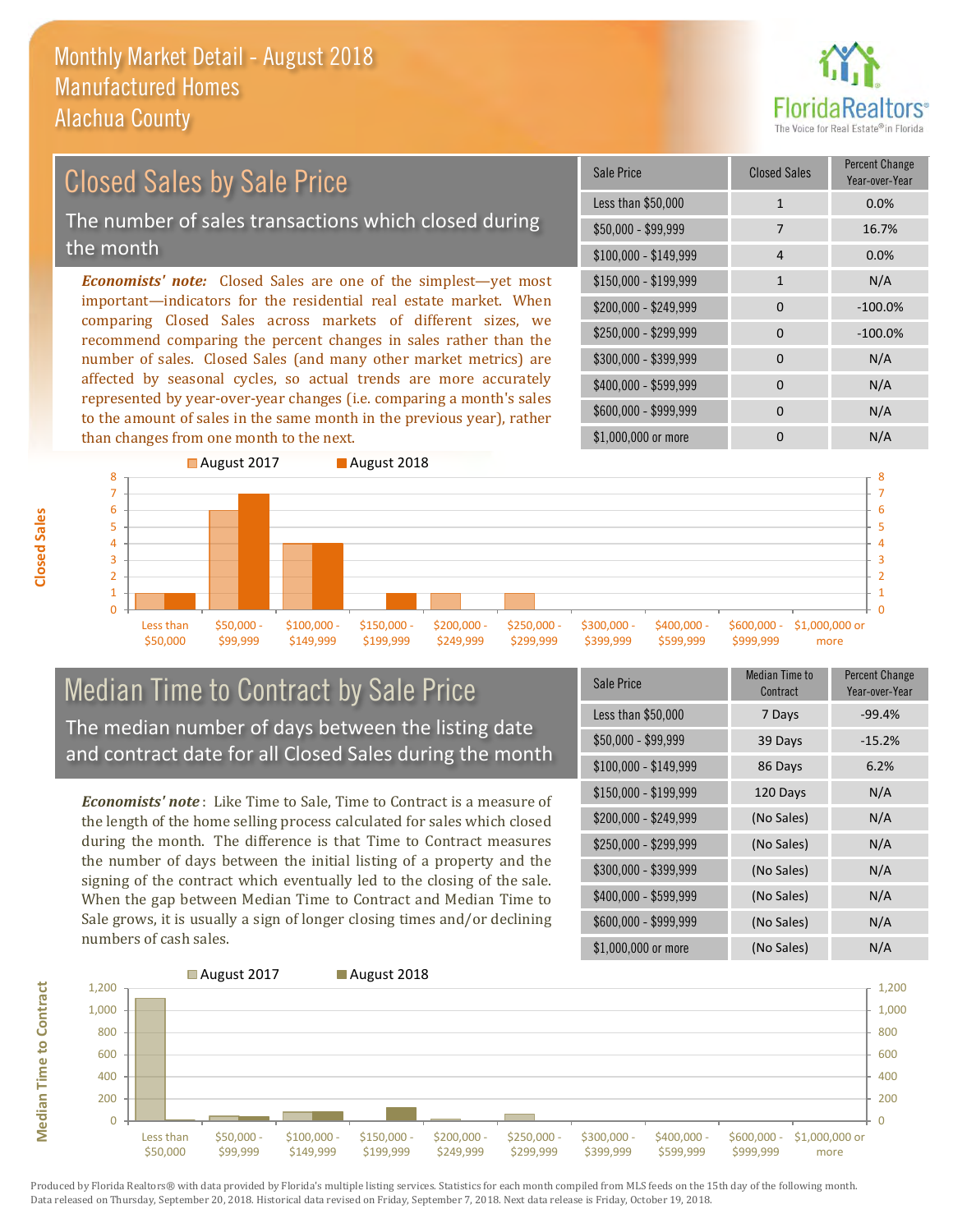

# New Listings by Initial Listing Price

The number of properties put onto the market during the month

*Economists' note:* New Listings tend to rise in delayed response to increasing prices, so they are often seen as a lagging indicator of market health. As prices rise, potential sellers raise their estimations of value—and in the most recent cycle, rising prices have freed up many potential sellers who were previously underwater on their mortgages. Note that in our calculations, we take care to not include properties that were recently taken off the market and quickly relisted, since these are not really *new* listings.

| <b>Initial Listing Price</b> | <b>New Listings</b> | <b>Percent Change</b><br>Year-over-Year |
|------------------------------|---------------------|-----------------------------------------|
| Less than \$50,000           | $\overline{2}$      | N/A                                     |
| \$50,000 - \$99,999          | 7                   | $-22.2%$                                |
| $$100,000 - $149,999$        | 6                   | 200.0%                                  |
| \$150,000 - \$199,999        | $\mathbf{1}$        | N/A                                     |
| \$200,000 - \$249,999        | $\mathbf{1}$        | N/A                                     |
| \$250,000 - \$299,999        | $\Omega$            | N/A                                     |
| \$300,000 - \$399,999        | $\Omega$            | N/A                                     |
| \$400,000 - \$599,999        | 0                   | N/A                                     |
| \$600,000 - \$999,999        | 0                   | N/A                                     |
| \$1,000,000 or more          | n                   | N/A                                     |



### Inventory by Current Listing Price The number of property listings active at the end of the month

*Economists' note* : There are a number of ways to define and calculate Inventory. Our method is to simply count the number of active listings on the last day of the month, and hold this number to compare with the same month the following year. Inventory rises when New Listings are outpacing the number of listings that go off-market (regardless of whether they actually sell). Likewise, it falls when New Listings aren't keeping up with the rate at which homes are going off-market.

| <b>Current Listing Price</b> | Inventory      | Percent Change<br>Year-over-Year |
|------------------------------|----------------|----------------------------------|
| Less than \$50,000           | 5              | 150.0%                           |
| $$50,000 - $99,999$          | 16             | $-15.8%$                         |
| $$100,000 - $149,999$        | 12             | 300.0%                           |
| $$150,000 - $199,999$        | 7              | 250.0%                           |
| \$200,000 - \$249,999        | $\mathbf{1}$   | 0.0%                             |
| \$250,000 - \$299,999        | 1              | N/A                              |
| \$300,000 - \$399,999        | $\overline{2}$ | N/A                              |
| \$400,000 - \$599,999        | 0              | N/A                              |
| \$600,000 - \$999,999        | 0              | N/A                              |
| \$1,000,000 or more          | 0              | N/A                              |



Produced by Florida Realtors® with data provided by Florida's multiple listing services. Statistics for each month compiled from MLS feeds on the 15th day of the following month. Data released on Thursday, September 20, 2018. Historical data revised on Friday, September 7, 2018. Next data release is Friday, October 19, 2018.

**Inventory**